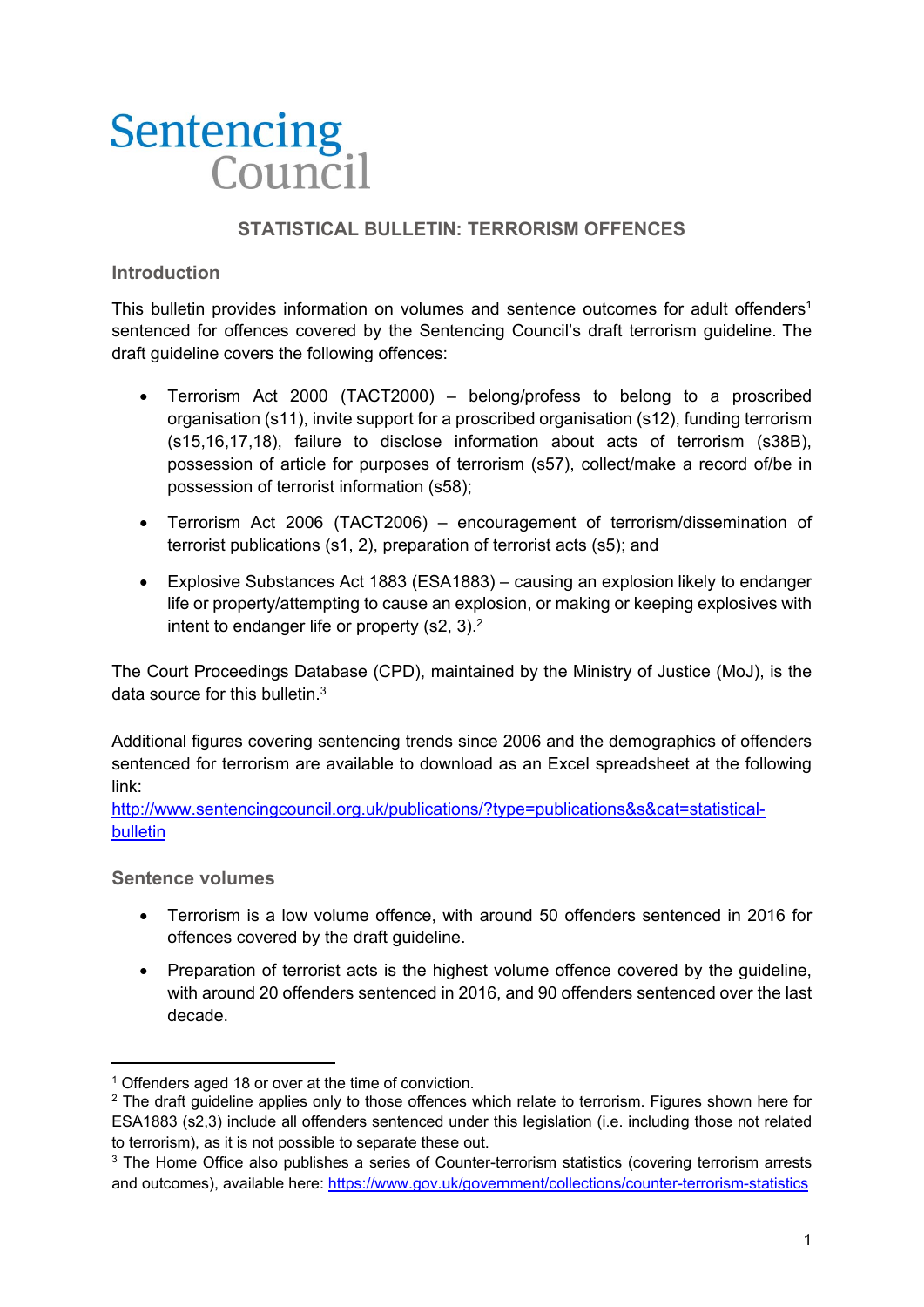• In 2016, around 20 offenders were sentenced for causing/attempting to cause an explosion likely to endanger life or property (with 40 offenders sentenced since 2011). The remaining offences covered by the guideline are very low volume, with fewer than 10 offenders sentenced each year since 2006.4

### **Sentence outcomes**

 Immediate custody is the most frequently imposed sentence outcome for terrorism offences covered by the guideline, comprising 89 per cent of sentence outcomes over the period 2006-2016 (see Figure 1). A further five per cent of offenders received suspended sentence orders, and six per cent were given other sentences (this includes hospital orders and other miscellaneous disposals).

**Figure 1: Sentence outcomes received by adult offenders sentenced for terrorism offences covered by the guideline, 2006-2016** 



# **Sentence lengths**

- Over the last decade, around eight per cent of offenders sentenced to immediate custody for terrorism offences covered by the guideline were given indeterminate sentences.
- For offenders sentenced for preparation of terrorist acts during 2006-2016, the average (mean) custodial sentence length (ACSL) for those receiving a determinate sentence was 8 years 5 months (after any reduction for guilty plea).<sup>5</sup> Figure 2 shows the distribution of sentence lengths received for this offence over the last decade.

 4 For a number of offences covered by the guideline (s11, 12, 15-18, 57, 58 TACT2000; s2, 3 ESA1883) data is only available since 2011. The figures quoted in this bulletin for these offences therefore cover the period 2011-2016.

<sup>&</sup>lt;sup>5</sup> The statutory maximum for this offence is life imprisonment.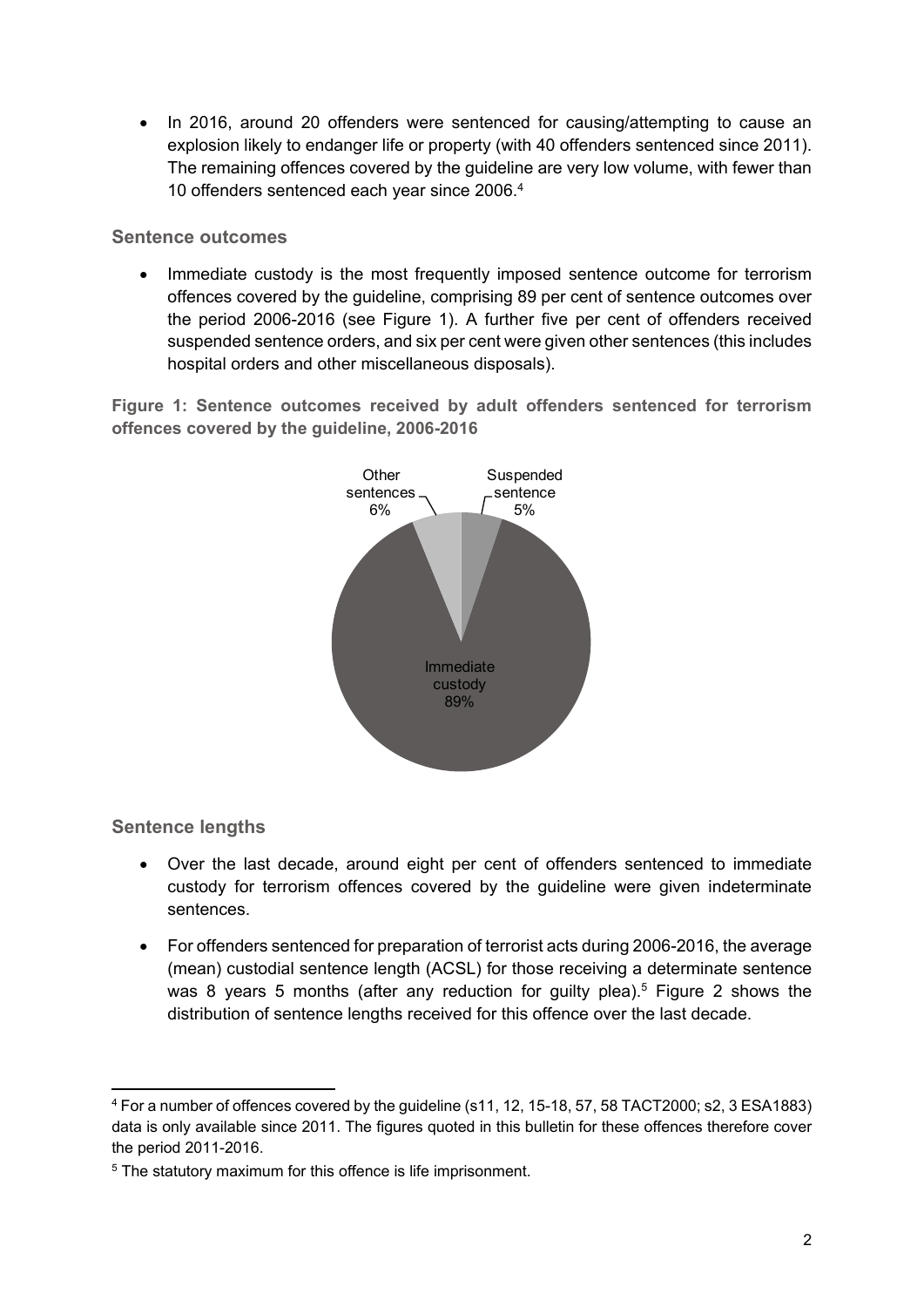

**Figure 2: Sentence lengths received by adult offenders sentenced to immediate custody for preparation of terrorist acts, after any reduction for guilty plea, 2006-2016** 

Note: Sentence length intervals do not include the lower bound, but do include the upper bound sentence length, for example the category '<2' includes sentence lengths less than and including 2 years, and '2-4' includes sentence lengths over 2 years, and up to and including 4 years.

- For offenders sentenced during the period 2011-2016 for causing/attempting to cause an explosion likely to endanger life or property, the ACSL was 9 years 5 months (after any reduction for guilty plea).6
- For all of the other terrorism offences covered by the guideline, the ACSL for the period 2006-2016 ranged between 2 years 4 months and 4 years.7

  $6$  The statutory maximum for this offence is life imprisonment.

 $7$  The statutory maximum for the other terrorism offences covered by the guideline ranges from 5 to 15 years' custody.